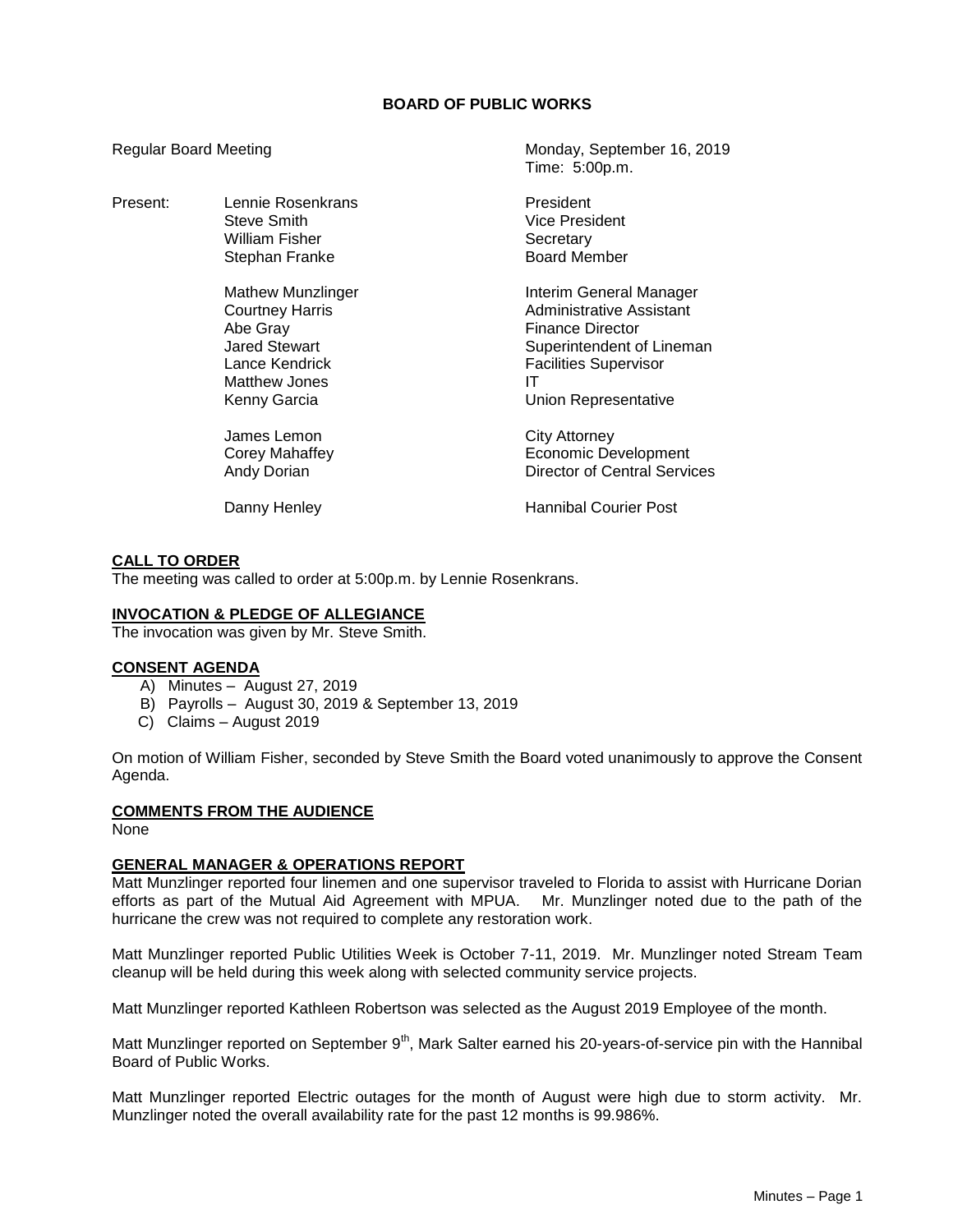Matt Munzlinger reported last month there was a 15k Sub Station breaker fail in the South Side Substation that caused a 30-35 minute outage. The crew is currently testing the replacement breaker and working to replace it.

Matt Munzlinger reported the Sewer crew continued raising manholes covered during City paving activities. Mr. Munzlinger noted during the month the Crew was able to raise 36 manholes and 6 manholes were sealed in the downtown SSO project area.

Matt Munzlinger reported the Water Treat Plant (WTP) production was higher for the month of August due to Ralls County purchasing water for most of the month. Mr. Munzlinger noted an Energy Efficiency group from Mizzou visited the HBPW to tour both the WTP and the Wastewater Treatment Plant (WWTP) during the month.

Matt Munzlinger reported multiple meetings and testing were conducted this past month regarding the Automated Meter Integration System. Mr. Munzlinger noted the project is still on schedule based on the comments from ACLARA and NISC.

## **FINANCIAL REPORT**

Abe Gray presented the Board with the financial results for the month of August 2019, year to date results, and key financial ratios. Mr. Gray presented the Dashboard presentation to the Board as a review of Key Performance Indicators trailing the last six months.

## **PROJECTS REPORT**

Mathew Munzlinger presented the Board with an updated progress report of ongoing projects. This includes projects from the Water System and Water Treatment Plant, as well as the Sewer System, Wastewater Treatment Plant, & Stormwater updates. Mr. Munzlinger noted the progress of these projects and studies are acceptable and will continue as weather permits.

## **OLD BUSINESS**

## *Approval of Wastewater Pre-treatment Consulting Contract*

Lance Kendrick reported the Hannibal Board of Public Works entered into a contract with KimHEC to provide wastewater pretreatment program services in August 2017. Mr. Kendrick noted due to the not to exceed amount of that contract being met, a new contract proposal is being submitted for approval so the HBPW may continue utilizing KimHEC services. Lance Kendrick recommended approval of the KimHEC agreement for professional services as presented.

On motion of Stephan Franke, seconded by William Fisher the Board voted unanimously to approve the KimHEC Wastewater Pretreatment Consulting Contract as presented.

#### *Diemakers Tank Rehab – Engineering Contract Approval*

Matt Munzlinger reported when the rehabilitation of the Diemakers Tank was first discussed, the decision was made to combine the project with the rehabilitation of the Warren Barrett Ground Storage Tank contract. Mr. Munzlinger noted when it was time to bid the project it was determined splitting the tanks into two projects is what is best moving forward. Mr. Munzlinger recommended approval of the presented Engineering Agreement with MECO Engineering for the completion of the Diemakers Tank Rehabilitation Project.

On motion of William Fisher, seconded by Steve Smith the Board voted unanimously to approve the Diemakers Tank Rehabilitation contract with MECO for the amount of \$3500.00 as presented.

#### *Reauthorization of Letter of Credit – Abe Gray*

Abe Gray reported as part of the mitigation work planned for the Business Park, the HBPW was required to carry a letter of credit with the 'beneficiary' being the Corps of Engineers. Mr. Gray noted the current letter of credit expired August 2019, and recommended approval of new document prepared by F&M Bank.

On motion of William Fisher, seconded by Stephan Franke the Board voted unanimously to approve the Letter of Credit prepared by F&M Bank as presented.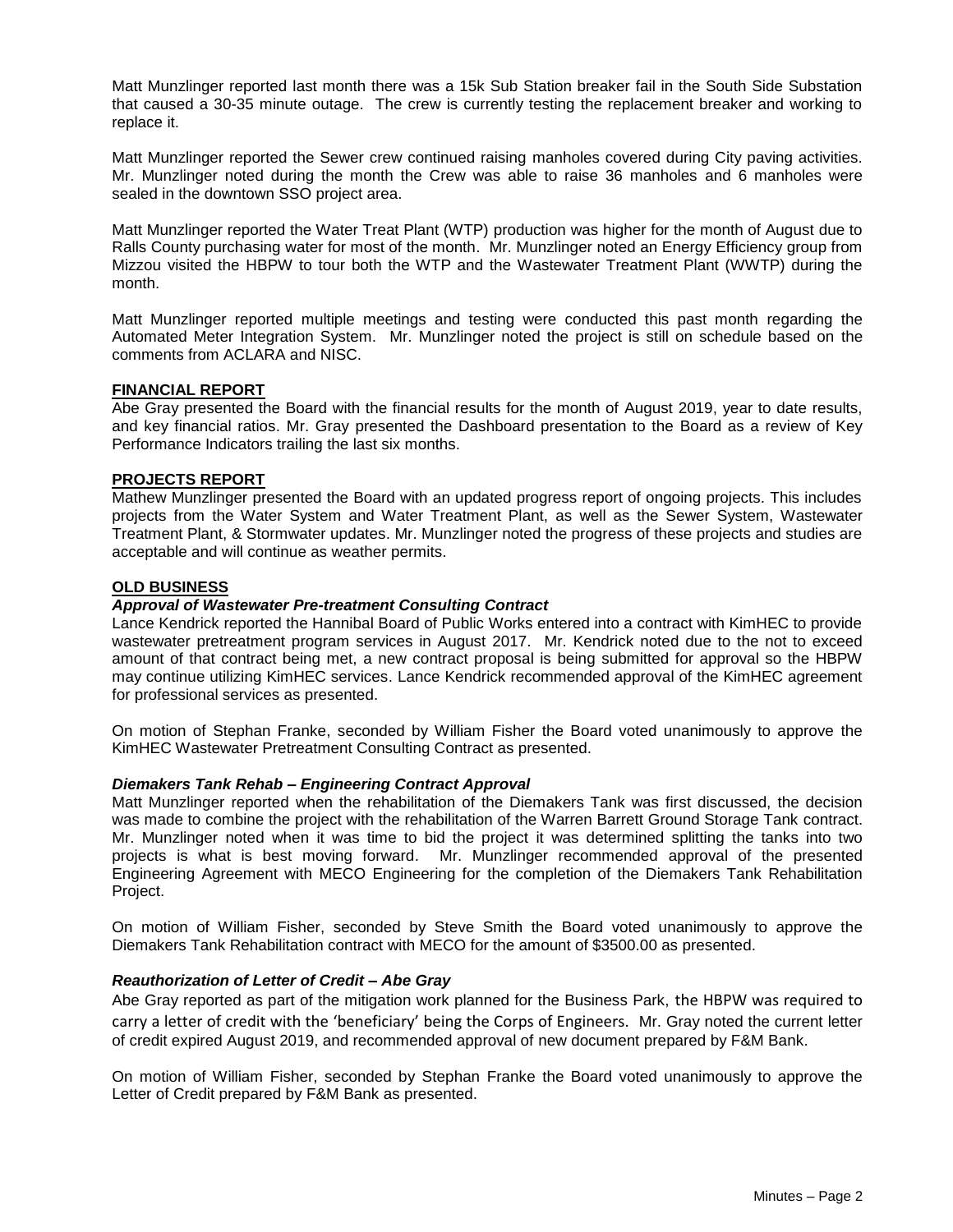## **NEW BUSINESS**

## *US Cellular Agreement – Matt Munzlinger*

Matt Munzlinger reported US Cellular contacted the HBPW regarding the ability to attach service to some of the utility poles. Mr. Munzlinger noted an agreement is required governing the attachment of their equipment and recommended approval of the US Cellular Agreement as presented.

On motion of Steve Smith, seconded by William Fisher the Board voted unanimously to approve the US Cellular Agreement as presented.

## *Altec Lease Agreement (Truck#20) – Matt Munzlinger*

Matt Munzlinger reported during the development of the last Five Year Plan and budget, it was determined beneficial to enter into an operating lease for the larger line trucks. Mr. Munzlinger noted the lease presented includes the normal maintenance, repairs, and testing completed on the vehicles. Mr. Munzlinger requested the approval of the Altec Lease Agreement as presented.

On motion of Stephan Franke, seconded by Steve Smith the Board voted unanimously to approve the Altec Lease Agreement as presented.

## *MAMU Representative Approval – Matt Munzlinger*

Matt Munzlinger requested approval of positions to appoint the General Manager as the Director and the Finance Director as the Alternate Director for the MAMU Board.

On motion of Stephan Franke, seconded by Steve Smith the Board voted unanimously to approve the General Manager as the Director and the Finance Director as the Alternate Director of the MAMU Board.

#### *MJMEUC Representative Resolution*

Matt Munzlinger requested approval of the MJMEUC resolution presented to appoint the General Manager as the Director and the Finance Director as the Alternate Director.

On motion of Stephan Franke, seconded by Steve Smith the Board voted unanimously to approve the MJMEUC Representative Resolution as presented.

#### *SRF Authorized Representative – Matt Munzlinger*

Matt Munzlinger reported as part of the SRF Funding the HBPW is required to complete necessary paperwork for the Missouri Department of Natural Resources staff to review as part of the loan process. Mr. Munzlinger noted the HBPW is required to designate an Authorized Representative to act on the Board's behalf and requested he be appointed as the Authorized Representative.

On motion of William Fisher, seconded by Steve Smith the Board voted unanimously to appoint Matthew Munzlinger as the SRF Authorized Representative.

#### *MPUA Travel Approval – Matt Munzlinger*

Matt Munzlinger asked permission from the Board to attend the Missouri Public Utility Alliance Annual Conference September 25-27, 2019. Mr. Munzlinger noted Gene Majors will be receiving an award and he would like to attend the conference.

On motion of William Fisher, seconded by Stephan Franke the Board voted unanimously to approve Matt Munzlinger to attend the Missouri Public Utility Alliance Annual Conference September 25-27, 2019.

# **CITY ATTORNEY – PENDING MATTERS**

NONE

#### **GENERAL DISCUSSION**

Matt Munzlinger reported a Prairie State Tour will be held on October 17, 2019 and expressed to the Board Members if they have any interest to let him know by the end of the month to make arrangements.